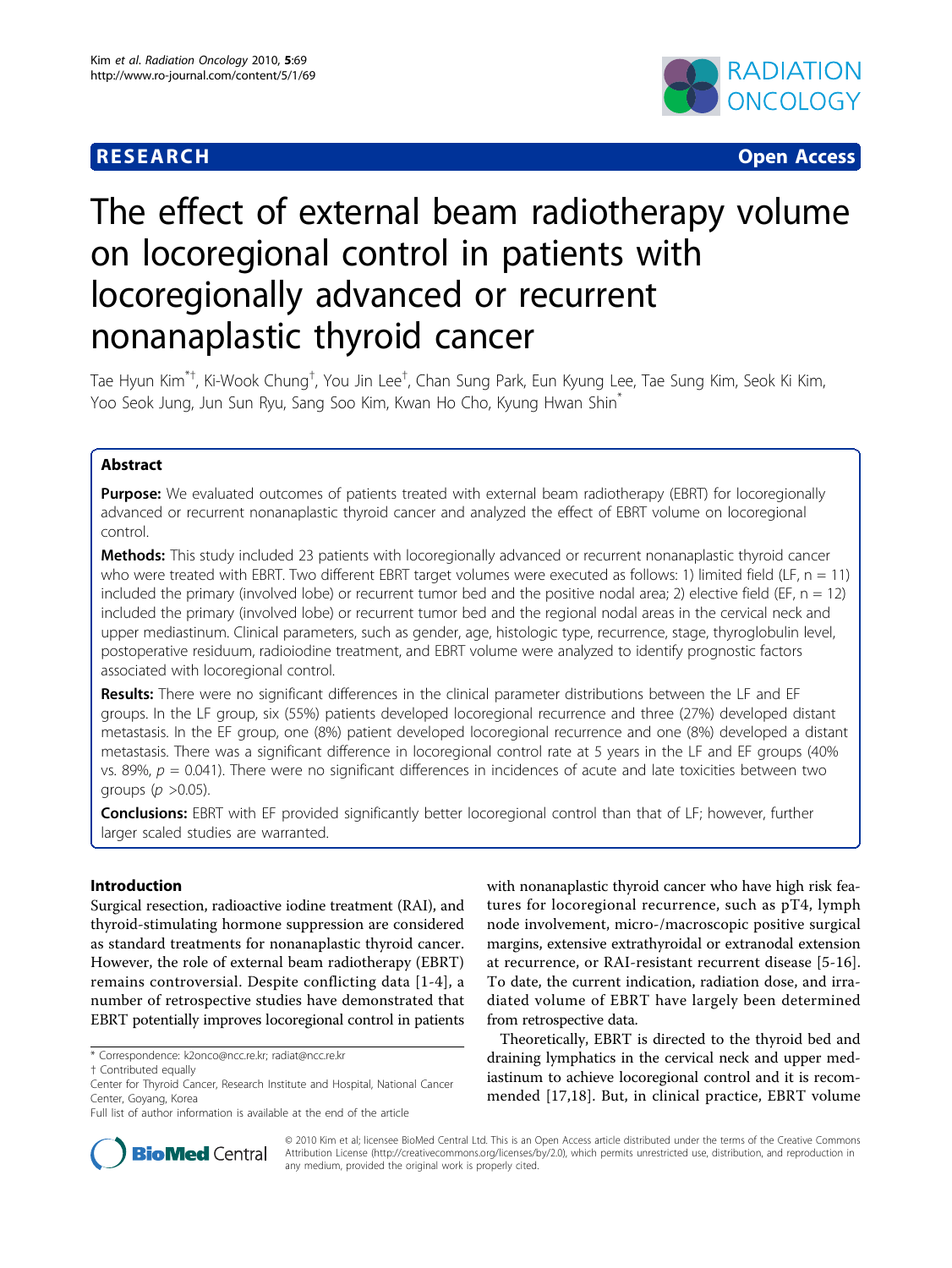has varied among and within studies from the thyroid bed only to the thyroid bed and regional nodal area in the cervical neck and upper mediastinum. There are also differences in the regional nodal areas that need to be irradiated. The superior and inferior borders of EBRT volume have been variously defined as follows: the tip of the mastoid process, the hyoid bone level and upper level of the thyroid bed; below the suprasternal notch and the level of the carina, respectively. These large differences in EBRT volume among those studies make interpretation difficult and, thus, it is needed to evaluate the effect of EBRT volume on locoregional control in nonanaplatic thyroid cancer patients. Additionally, it is important for patients with nonanaplastic thyroid cancer to undergo EBRT in clinical practice. Therefore, we evaluated our institutional outcomes of patients treated with EBRT for locally advanced or recurrent nonanaplastic thyroid cancer and analyzed the effect of EBRT volume on locoregional control.

# Methods

# Patients

Between February 2004 and February 2008, 25 patients with locoregionally advanced or recurrent nonanaplastic thyroid cancer were treated with EBRT to the primary or recurrent site and/or regional nodal area at the National Cancer Center (NCC), Korea. Of these, two patients with medullary carcinoma were excluded. This retrospective study was performed in accordance with the guidelines of the Institutional Review Board of the NCC. The patients consisted of nineteen (83%) women and four (17%) men ranging in age from 37 to 76 years (median, 64 years) (Table 1). All patients had a histologically confirmed thyroid carcinoma; nineteen had papillary carcinoma, and four had poorly differentiated carcinoma, which were defined based on  $\geq 5$  mitoses/10 high power microscopic fields (400×) and/or tumor necrosis[[19](#page-7-0),[20](#page-7-0)]. The stage of all patients were determined using the American Joint Committee on Cancer (AJCC) seventh edition staging system [[21\]](#page-7-0) and had more than one of the high risk clinicopathologic features, such as the presence of microscopic or gross residual disease, soft tissue extension of the primary tumor (T4), or nodal metastasis  $(N+)$ . Fifteen (65%) patients had locoregionally recurrent disease. Five (22%) patients had a distant metastasis which was controlled with stable disease at pre-EBRT and these patients' histologic type was all papillary.

Table 1 Patient characteristics

| <b>Patient Characteristics</b>     |                                            | Distribution,<br>n (%) |
|------------------------------------|--------------------------------------------|------------------------|
| Gender                             | Female                                     | 19 (83)                |
|                                    | Male                                       | 4 (17)                 |
| Age (years)                        | Median (range)                             | 64 (37-76)             |
|                                    | < 45                                       | 2(8)                   |
|                                    | $45 - 64$                                  | 10(44)                 |
|                                    | $\geq 65$                                  | 11(48)                 |
| <b>KPS</b>                         | 90                                         | 10(43)                 |
|                                    | 80                                         | 13 (57)                |
| Histologic type                    | Papillary                                  | 19 (83)                |
|                                    | Poorly differentiated                      | 4(17)                  |
| Recurrence                         | Primary tumor                              | 8(35)                  |
|                                    | Recurrent tumor                            | 15 (65)                |
| T stage at initial diagnosis       | $T1-2$                                     | 1(4)                   |
|                                    | T3                                         | 14 (61)                |
|                                    | <b>T4</b>                                  | 8(35)                  |
| N stage at initial diagnosis       | N <sub>0</sub>                             | 4(17)                  |
|                                    | N1a                                        | 10 (44)                |
|                                    | N1b                                        | 9(39)                  |
| AJCC Stage at initial<br>diagnosis | $\mathsf{l}\mathsf{-}\mathsf{l}\mathsf{l}$ | 3(12)                  |
|                                    | Ш                                          | 10 (44)                |
|                                    | <b>IVA</b>                                 | 10(44)                 |
| T stage at pre-EBRT                | $T0-2$                                     | 3(13)                  |
|                                    | T3                                         | 3(13)                  |
|                                    | <b>T4</b>                                  | 17 (74)                |
| N stage at pre-EBRT                | N <sub>0</sub>                             | 3(13)                  |
|                                    | N <sub>1</sub> a                           | 4(17)                  |
|                                    | N1b                                        | 16 (70)                |
| AJCC Stage at pre-EBRT             | H                                          | 3(13)                  |
|                                    | <b>IVA</b>                                 | 14 (61)                |
|                                    | IV <sub>B</sub>                            | 1(4)                   |
|                                    | IVC                                        | 5(22)                  |
| Tg* level(ng/mL)                   | Median (range)                             | 10 (0.2-1411)          |
|                                    | < 10                                       | 11 (48)                |
|                                    | $\geq 10$                                  | 12 (52)                |
| Thyroid surgery                    | Subtotal thyroidectomy                     | 4 (17)                 |
|                                    | Total thyroidectomy                        | 19 (83)                |
| Lymph node surgery                 | CND                                        | 6(26)                  |
|                                    | CND+Unilateral SND/<br><b>MRND</b>         | 14 (61)                |
|                                    | CND+Bilateral SND/<br><b>MRND</b>          | 3(13)                  |
| Postoperative residuum             | No                                         | 3(13)                  |
|                                    | Microscopic                                | 2(9)                   |
|                                    | Macroscopic                                | 18 (78)                |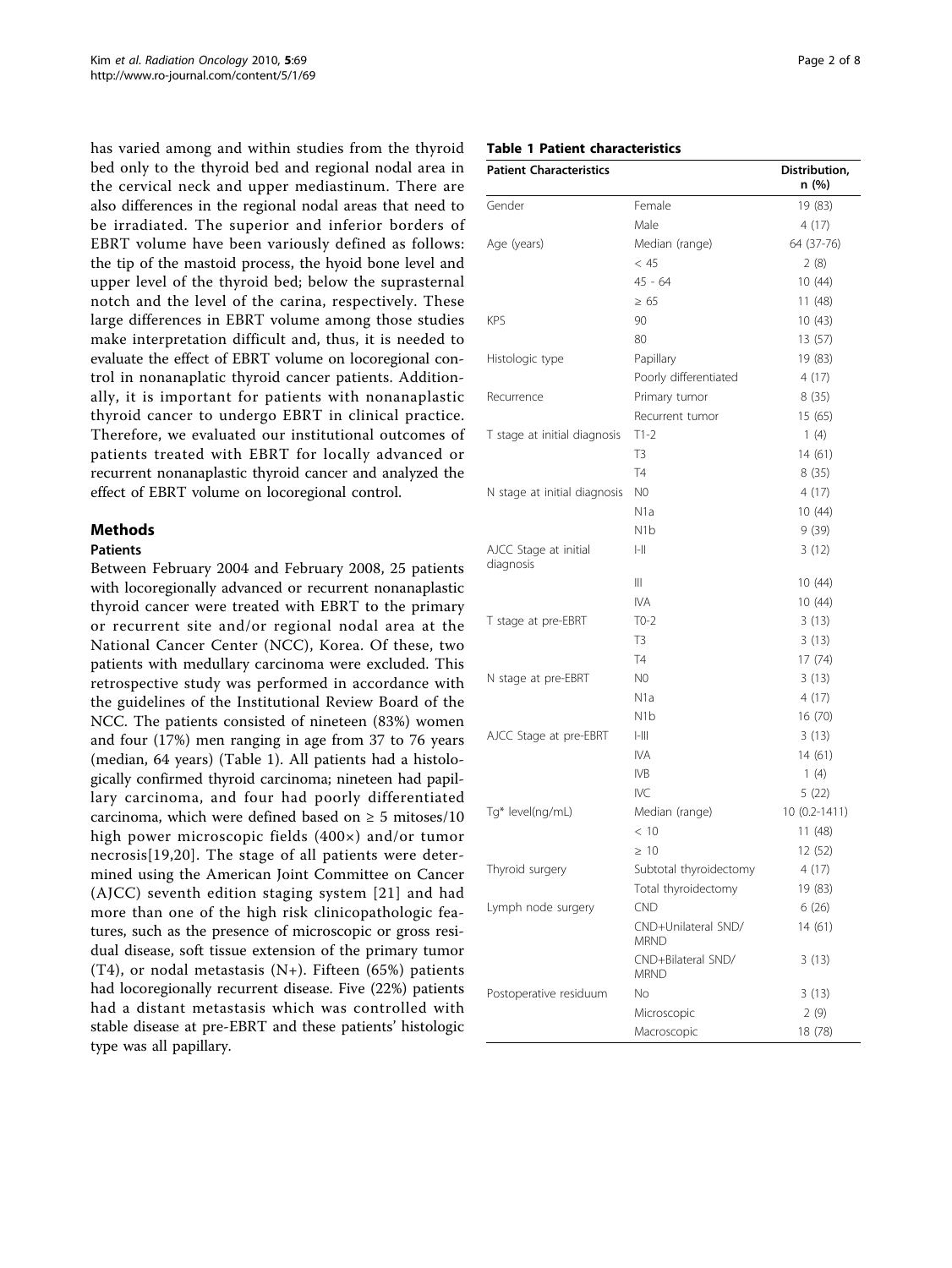Table 1 Patient characteristics (Continued)

| Radioiodine treatment             | Nο             | 4 (17)       |
|-----------------------------------|----------------|--------------|
|                                   | Yes            | 19 (83)      |
| FBRT volume                       | I imited field | 11(48)       |
|                                   | Flective field | 12(52)       |
| EBRT dose (EQD <sub>2</sub> , Gy) | Median (range) | 62.5 (60-69) |

Abbreviation: KPS = Karnofsky performance status; AJCC, American Joint Committee on Cancer; EBRT, external beam radiotherapy;  $Tg^* = pre-EBRT$ serum thyroglobulin; CND = central compartmental neck dissection; SND = selective neck dissection; MRND = modified radical neck dissection; EQD2, biologically equivalent dose in 2 Gy fractions using a linear quadratic model ( $\alpha$ / $\beta$  ratio for acute effects on normal tissues and tumors = 10).

#### **Treatment**

Before surgery, a complete medical history, physical examination, routine blood counts, serum chemistry, and imaging studies including neck ultrasound (US), computed tomography (CT) and/or magnetic resonance imaging (MRI) were performed to accurately evaluate the extent of the primary or recurrent tumor and regional lymph nodes and to assess the resectability of the disease. Of the 23 patients, 19 (83%) underwent surgery before EBRT. Eighteen (78%) patients, including 4 with unresectable disease, had gross residual disease, two (9%) patients had microscopic residual disease, and three (13%) patients had no residual disease. After surgery, nineteen (93%) patients received a radioactive iodine (RAI) at a dose of  $150$  (n = 13) or 200 mCi  $(n = 6)$  and four patients, whose composed of three poorly differentiated and one papillary carcinoma patients, did not received a RAI. After surgery and/or RAI, all patients were treated with EBRT.

All patients underwent CT simulation for EBRT in the treatment position, which was generally supine, and they were immobilized from the head to the shoulders using a thermoplastic mask. Target volumes and the normal critical tissues, such as the spinal cord, parotid glands, larynx, and esophagus, were delineated on the treatment planning CT images. Two different EBRT target volumes, according to the patient and physician's preferences (e.g., age, history of recurrence, anxiety, and compliance for EBRT), were executed as follows: 1) In limited field group (LF,  $n = 11$ ), the median total dose of 62.5 Gy (range, 62.5-67.7 Gy) was delivered to the primary (involved lobe) or recurrent tumor bed and the positive nodal area; 2) in elective field group (EF,  $n = 12$ ), the median dose of 50 Gy (range, 44-54 Gy) was delivered to the initial target volume [primary (involved lobe) or recurrent tumor bed and regional nodal area in the cervical neck and upper mediastinum] and then median total dose of 62.5 Gy (range, 60-69 Gy) was delivered to boost target volume (tumor bed and positive nodal area). Radiation dose values for all patients were converted to the equivalent dose in 2 Gy fractions using a linear quadratic model, and the  $\alpha/\beta$ ratio was 10 for the acute effects on normal tissues and tumors [[22](#page-7-0)], because the thirteen patients received a daily fraction size of 2.5 Gy, four patients received 2 Gy and the three patients received 1.8 Gy. The planning for the EBRT was done using 3-dimensional conformal radiotherapy (3DCRT) techniques in 17 (74%) patients and intensity modulated radiotherapy (IMRT) techniques in 6 (26%) patients who were difficult to obtain the adequate target coverage within the normal tissues constraints with 3DCRT. When the 3DCRT was used for treating the initial target volume in the EF group, anterior-posterior parallel pair technique, a dominant weighting (3-4:1) to anterior beam as compared to posterior beam together with posterior midline shielding after 36-40Gy, was primarily used. During planning, the mean dose to the parotid gland was constrained to  $<$  26 Gy, and the total doses to the spinal cord, larynx, and esophagus were constrained to  $<$  45 Gy,  $<$  60 Gy, and < 60 Gy, respectively.

#### Evaluation of Locoregional Recurrence and Follow-up

Patient follow-up by a radiation oncologist, endocrinologist, or thyroid surgeon was performed every 3 months for the first 2 post-operative years, then every 6 months for up to 5 years, and yearly thereafter. For all patients, follow-up evaluations included a physical examination, complete blood count, liver function test, serum thyroglobulin (Tg) level, neck US and/or  $CT$ ,  $^{131}$ I whole body scan, and other radiologic studies, if necessary. Recurrence was demonstrated pathologically by surgical resection, biopsy, or cytology, and/or radiological findings, which increased in size over time; locoregional recurrence was defined as tumor recurrence within a tumor bed or nodal areas in the cervical neck and the upper mediastinum, and distant metastasis was defined as any recurrence outside of the cervical neck and the upper mediastinum. Locoregional recurrence was subdivided into infield and outfield recurrences; infield recurrence was defined as locoregional recurrence within the RT field; and outfield recurrence was defined as locoregional recurrence outside of the RT field.

#### Statistical Analysis

Clinical parameters, such as gender, age (<45, 45-64, and  $\geq 65$  years), Karnofsky performance status (90 vs. 80), histologic type (papillary vs. poorly differentiated), recurrence (primary tumor vs. recurrent tumor), T stage (T1-2, T3, and T4), N stage (N0, N1a, and N1b), AJCC stage at diagnosis (I-III vs. IVA) and at pre-EBRT(I-III, IVA-B, and IVC), Tg level (< 10 ng/mL vs.  $\geq 10$  ng/ mL), thyroid surgery (subtotal vs. total thyroidectomy), postoperative residuum (R0-1 vs. R2), radioiodine treatment (no vs. yes), EBRT techniques (3DCRT vs. IMRT),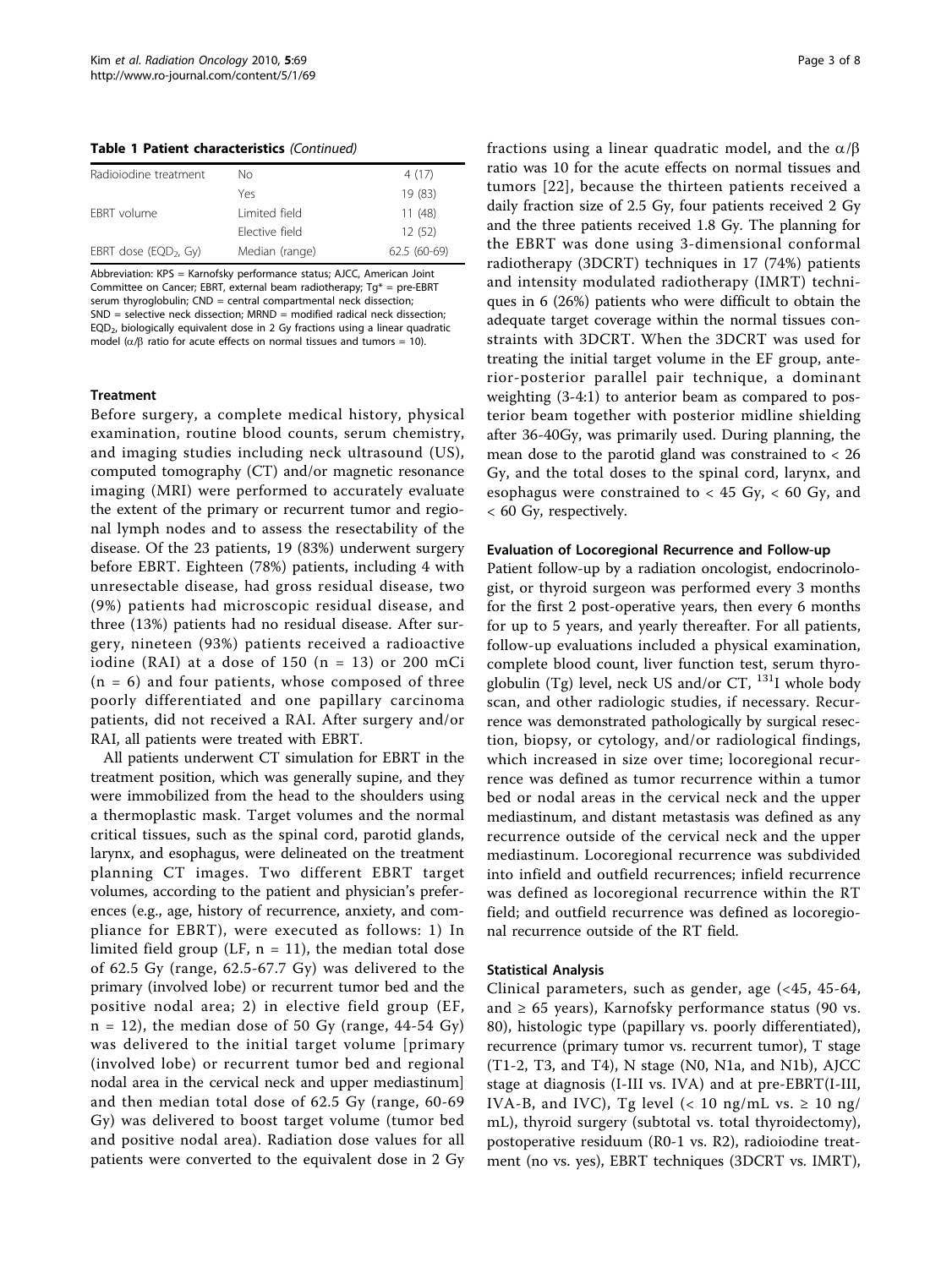and EBRT volume (LF vs. EF) were considered categorical variables. Fisher's exact test was used to compare the distribution of clinical parameters between the LF and EF groups. Locoregional control, disease-free survival, and overall survival were defined as the interval from the commencement date of EBRT to the date of locoregional recurrence detection, any recurrence detection, and death, respectively. Local control, disease-free survival, and overall survival probability were calculated using the Kaplan-Meier method. The analysis for effect of EBRT volume on locoregional control was performed by comparing locoregional control rates using the log rank test. All statistical tests were two-sided and performed using STATA software (version 9.0; Stata Corp., College Station, TX, USA). A  $p$  value of < 0.05 was considered statistically significant.

# Results

At last follow-up, 19 (83%) patients were alive and 15 (65%) remained free of disease. Of the 23 patients, locoregional recurrence developed in seven (30%) and new distant metastasis in four (17%), of which two patients had simultaneous locoregional recurrence, and new distant metastasis. The site of newly developed distant metastasis included lung ( $n = 2$ ), bone ( $n = 1$ ), and brain  $(n = 1)$ . All four patients with newly developed distant metastasis had received a RAI prior to EBRT and had papillary histology. For all patients, overall survival, disease-free survival, and the locoregional control rate at 5 years were 75%, 57%, and 61%, respectively. The median time to locoregional recurrence was 25.3 months (range, 15.5-36.7 months), and the median follow-up time for all patients and for surviving patients was 41.1 months (range, 8.3-69.4 months) and 43.3 months (range, 24-69.4 months), respectively.

The comparison of clinical parameters between the LF and EF groups is summarized in Table [2.](#page-4-0) There were no significant differences in the distributions of clinical parameters between the groups. Figure [1](#page-5-0) illustrates the patterns of treatment failure in each group. In the LF group  $(n = 11)$ , six (55%) patients developed locoregional recurrence and three (27%) developed new distant metastases, of which two had simultaneous locoregional recurrence and new distant metastasis. Of six patients who had locoregional recurrence, six (100%) had outfield failure and one (17%) had infield failure, of which one patient had simultaneous infield and outfield failure. In the EF group  $(n = 12)$ , one  $(8%)$  patient developed locoregional recurrence and one (8%) developed new distant metastasis. The failure site of one patient who had locoregional recurrence was infield. There were no significant differences in overall survival and disease-free survival rate at 5 years in the LF and EF groups (67% vs. 88%,  $p = 0.475$ ; 40% vs. 78%,  $p = 0.113$ , respectively), whereas there was a significant difference in locoregional control rate at 5 years in the LF and EF groups (40% vs. 89%,  $p = 0.041$ ) (Figure [2\)](#page-5-0). The infield control rate at 5 years in the LF and EF groups was not significantly different (88% vs. 89%,  $p = 0.779$ ). The incidences of acute and late toxicities between LF and EF field groups are summarized in Tables [3.](#page-5-0) There were no significant differences in incidences of acute and late toxicities between two groups ( $p > 0.05$ ). None of the patients in both groups developed higher than grade 4 acute and chronic toxicities, and none of patients who developed locoregional recurrence were subsequently inoperable due to EBRT.

# **Discussion**

The role of EBRT in patients with nonanaplastic thyroid cancer is controversial due to the different perspectives of surgeons, endocrinologists, nuclear medicine specialists, and radiation oncologists, and also because controlled randomized clinical trials have not been conducted. However, a number of studies have supported the use of EBRT in populations with high-risk features for relapse and gross residual disease [[5-16](#page-6-0)]. These studies have demonstrated that patients with pT4, lymph node involvement, micro-/macroscopic positive surgical margins, extensive extrathyroidal or extranodal extension at recurrence, or RAI-resistant recurrent disease might be candidates for EBRT. The American Thyroid Association Guidelines Task Force now recommends EBRT for gross residual disease not amendable to surgery or RAI treatment [[23](#page-7-0)]. On the basis of these studies, nonanaplastic thyroid cancer patients at our institution are selected for EBRT if they have high risk features for locoregional recurrence.

When undergoing EBRT for nonanaplastic thyroid cancer, theoretically, the EBRT volume, directing to the thyroid bed and draining lymphatics in the cervical neck and upper mediastinum, is recommended[[17](#page-7-0),[18\]](#page-7-0). Recently, Arif et al. showed that all mediastinal recurrences after EBRT occurred in the superior mediastinum and recommended that the target volume should include the thyroid bed, regional neck, and superior mediastinum [\[24\]](#page-7-0). However, in clinical practice, in order to decrease the toxicities of EBRT and to escalating the radiation dose for improving the local control, the EBRT volume, such as inclusion and extent of regional nodal areas, for nonanaplastic thyroid cancer has varied tremendously among and within centers[[5](#page-6-0)-[16](#page-6-0)] from the thyroid bed only to the thyroid bed and regional nodal areas. These large differences in EBRT volume could partially explain the differences in the observed locoregional control of disease and, in particular, the treatment-related toxicities [[11](#page-6-0),[25-27\]](#page-7-0). Therefore, it is required to evaluate the effect of EBRT volume on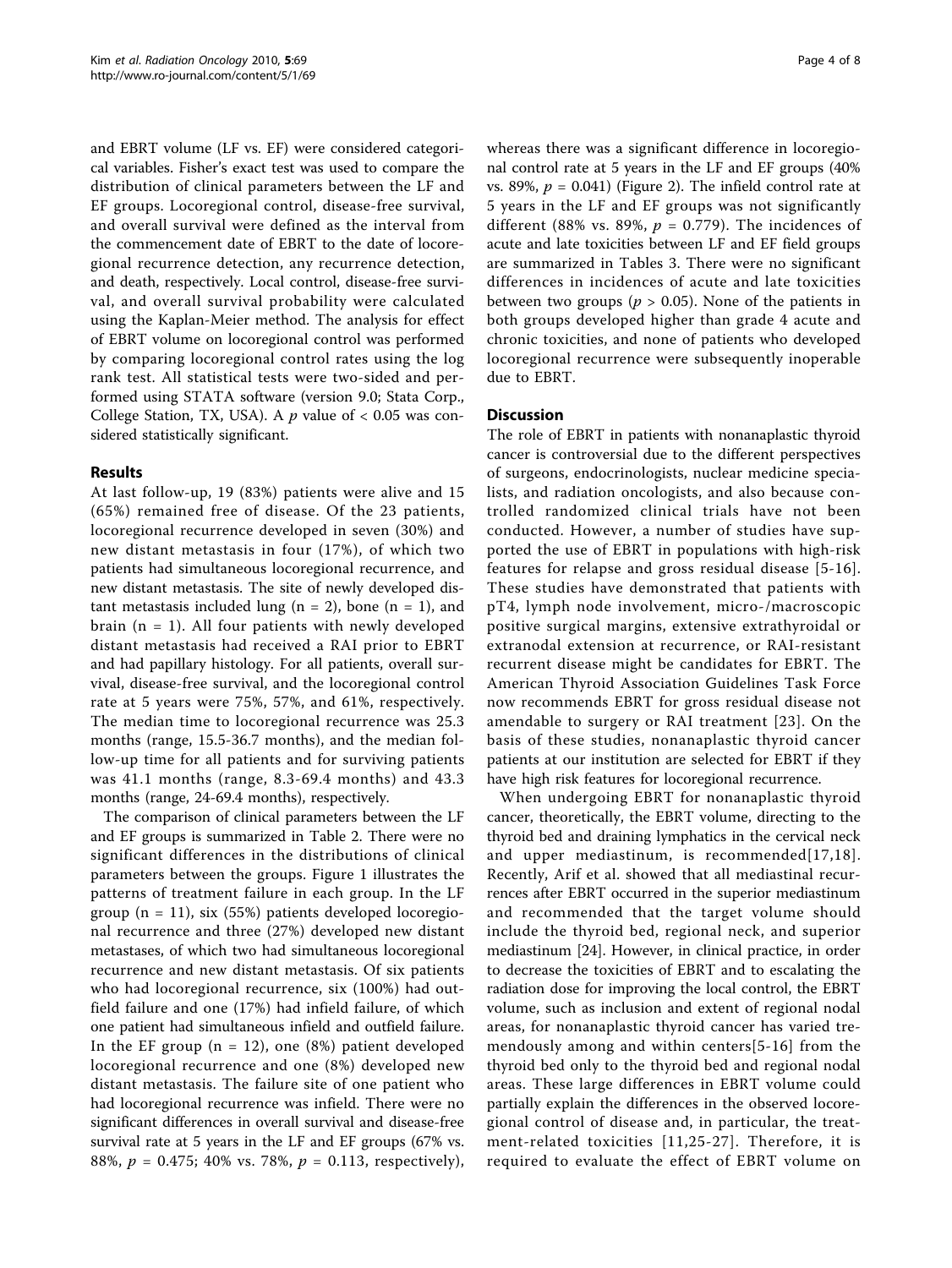| <b>Patient Characteristics</b>    |                                                  | <b>Limited field</b> | <b>Elective field</b> | p-value           |
|-----------------------------------|--------------------------------------------------|----------------------|-----------------------|-------------------|
|                                   |                                                  | $(n = 11)$           | $(n = 12)$            |                   |
| Gender                            | Female                                           | 9                    | $10$                  | $1.000*$          |
|                                   | Male                                             | $\sqrt{2}$           | $\overline{2}$        |                   |
| Age (years)                       | $<\,45$                                          | $\mathbf 0$          | $\overline{2}$        | $0.582*$          |
|                                   | $45 - 64$                                        | 5                    | 5                     |                   |
|                                   | $\geq 65$                                        | 6                    | 5                     |                   |
| <b>KPS</b>                        | 90                                               | 4                    | 6                     | $0.680*$          |
|                                   | 80                                               | 7                    | 6                     |                   |
| Histologic type                   | Papillary                                        | 11                   | 8                     | $0.093*$          |
|                                   | Poorly differentiated                            | 0                    | $\overline{4}$        |                   |
| Recurrence                        | Primary tumor                                    | 3                    | 5                     | $0.667*$          |
|                                   | Recurrent tumor                                  | 8                    | 7                     |                   |
| T stage at diagnosis              | $T1-2$                                           | 1                    | $\mathbf 0$           | $0.822*$          |
|                                   | T <sub>3</sub>                                   | 6                    | 8                     |                   |
|                                   | $\mathsf{T}4$                                    | 4                    | $\overline{4}$        |                   |
| N stage at diagnosis              | N <sub>0</sub>                                   | 3                    | 1                     | $0.179*$          |
|                                   | N <sub>1</sub> a                                 | 6                    | 4                     |                   |
|                                   | N <sub>1</sub> b                                 | $\overline{2}$       | 7                     |                   |
| AJCC Stage at diagnosis           | $\left\Vert -\right\Vert \left\Vert \right\Vert$ | 7                    | 6                     | $0.680*$          |
|                                   | <b>IVA</b>                                       | 4                    | 6                     |                   |
| T stage at pre-EBRT               | $T0-2$                                           | 2                    | $\overline{2}$        | $1.000*$          |
|                                   | T <sub>3</sub>                                   | 1                    | $\overline{2}$        |                   |
|                                   | <b>T4</b>                                        | 8                    | 8                     |                   |
| N stage at pre-EBRT               | N <sub>0</sub>                                   | 2                    | 1                     | $0.359*$          |
|                                   | N <sub>1</sub> a                                 | 3                    | $\mathbf{1}$          |                   |
|                                   | N <sub>1</sub> b                                 | 6                    | 10                    |                   |
| AJCC Stage at pre-EBRT            | $\left\vert -\right\vert \left\vert \right\vert$ | 1                    | $\overline{2}$        | $0.640*$          |
|                                   | IVA-B                                            | 7                    | 8                     |                   |
|                                   | IVC                                              | 3                    | $\overline{2}$        |                   |
| Tg level (ng/mL)                  | Median (range)                                   | 13.5 (2.7-449)       | 10.7 (0.2-1411)       | $0.257^{\dagger}$ |
|                                   | Mean $\pm$ SD                                    | $76.8 \pm 137.7$     | $232.3 \pm 431.7$     |                   |
|                                   | $<10$                                            | 5                    | 6                     | $1.000*$          |
|                                   | $\geq 10$                                        | 6                    | 6                     |                   |
| Thyroid surgery                   | Subtotal thyroidectomy                           | 2                    | 2                     | $1.000*$          |
|                                   | Total thyroidectomy                              | 9                    | 10                    |                   |
| Lymph node surgery                | <b>CND</b>                                       | 3                    | 3                     | $1.000*$          |
|                                   | CND+Unilateral SND/MRND                          | 7                    | $\overline{7}$        |                   |
|                                   | CND+Bilateral SND/MRND                           | 1                    | $\overline{2}$        |                   |
| Postoperative residuum            | $RO-1$                                           | 2                    | 3                     | $1.000*$          |
|                                   | R <sub>2</sub>                                   | 9                    | 9                     |                   |
| Radioiodine treatment             | No                                               | 1                    | 3                     | $0.590*$          |
|                                   | Yes                                              | $10$                 | 9                     |                   |
| EBRT dose (EQD <sub>2</sub> , Gy) | Median (range)                                   | 62.5 (62.5-67.7)     | 62.5 (60-69)          | $0.110^{+}$       |
|                                   | Mean $\pm$ standard deviation                    | $63.3 \pm 1.8$       | $65.1 \pm 3.1$        |                   |
| EBRT techniques                   | 3DCRT                                            | 3                    | 3                     | $1.000*$          |
|                                   | <b>IMRT</b>                                      | 8                    | 9                     |                   |

# <span id="page-4-0"></span>Table 2 Comparison of patient characteristics between the limited field and elective field groups

Abbreviation: 3DCRT = 3-dimensional conformal radiotherapy; IMRT = intensity modulated radiotherapy; same as in Table 1. \*Fisher's exact test.

† t-test.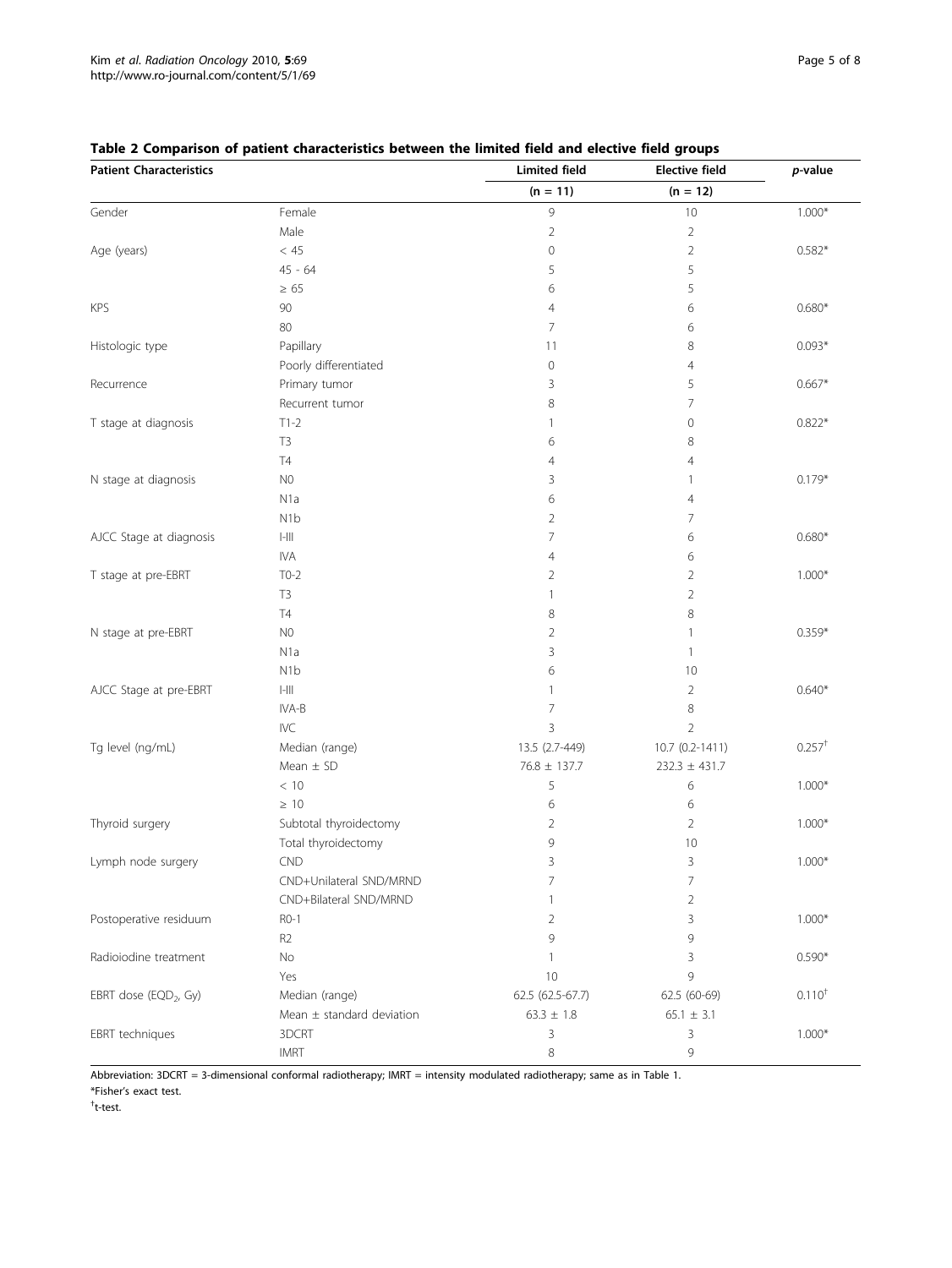<span id="page-5-0"></span>

locoregional control in patients with nonanaplastic thyroid cancer. In this study, we reviewed our institutional outcomes of patients treated with EBRT for locoregionally advanced and recurrent nonanaplastic thyroid cancer to evaluate which EBRT volume, such as LF (primary or recurrent tumor site and positive nodal area) or EF (the primary or recurrent tumor site and regional nodal areas in the cervical neck and the upper mediastinum) should be included

In our study, the locoregional control rate of patients irradiated with EF was significantly better than those irradiated with LF (89% vs. 40%,  $p = 0.041$ ). However, overall survival and disease-free survival of the patients irradiated with EF tended to be higher than those irradiated with LF, but the differences were not significant (88% vs. 67%,  $p =$ 0.475; 78% vs. 40%,  $p = 0.113$ , respectively). All patients in the present study had high risk features, such as



Table 3 Incidences of acute and late toxicity between the limited field and elective field groups

| <b>Toxicity</b>    | <b>Limited field</b><br>$(n = 11)$ | Elective field<br>$(n = 12)$     | p-<br>value* |
|--------------------|------------------------------------|----------------------------------|--------------|
|                    | Grade 1/Grade 2/<br>Grade 3 (n)    | Grade 1/Grade<br>$2/Grade$ 3 (n) |              |
| Acute              |                                    |                                  |              |
| Skin               | 5/6/0                              | 8/4/0                            | 0.414        |
| Mucositis          | 6/5/0                              | 2/10/0                           | 0.089        |
| Xerostomia         | 4/0/0                              | 7/2/0                            | 0.140        |
| Dysphagia          | 4/7/0                              | 3/8/1                            | 1.000        |
| l ate              |                                    |                                  |              |
| Skin               | 7/0/0                              | 6/0/0                            | 0.680        |
| Xerostomia         | 7/0/0                              | 4/0/0                            | 0.640        |
| Laryngeal<br>edema | 2/0/0                              | 3/0/0                            | 1.000        |

\*Fisher's exact test.

Grade determined using National Cancer Institute Common Toxicity Criteria for Events, version 3.0.

incomplete surgical resection, extensive soft tissue extension, extranodal extension, poorly differentiated subtypes, or RAI-resistant recurrent disease. In particular, most patients (78%) had gross residual disease; however, the infield control rates at 5 years in the LF and EF groups were 88% and 89%, respectively ( $p = 0.779$ ). The infield (local) control rates in our study are comparable to those of previous studies [[5](#page-6-0)-[9,11](#page-6-0),[12,](#page-6-0)[24,28](#page-7-0)]. These results suggested that EBRT with LF or EF effectively improved the local control of nonanaplastic thyroid cancer with high risk features and EBRT with EF could more effectively improve not only local control but also locoregional control than EBRT with LF. This implied that EBRT with EF, irradiating to tumor bed and regional lymph node area in the cervical neck and upper mediastinum to eradicate the macro-/microscopic disease, might be beneficial in nonanaplastic thyroid cancer patients with high risk features by improving locoregional control even if local control could be achieved by other treatments, such as EBRT with LF, surgery, and/or RAI. However, the present study had a relatively small sample size ( $n = 23$ ) with a heterogeneous population experiencing different postoperative residual disease including recurrent disease and adjuvant RAI treatment and had relatively short-term outcomes. Therefore, further larger-scale studies should be needed to determine the role of EBRT and the effect of EBRT volume on locoregional control for nonanaplastic thyroid cancer patients with high risk features.

Resistance to routinely performing EBRT for patients with nonanaplastic thyroid cancer occurs principally for several reasons. First, the survival benefit of EBRT for nonanaplastic thyroid cancer is meager. To base a treatment strategy solely on survival data would ignore the problems associated with locoregional recurrence, such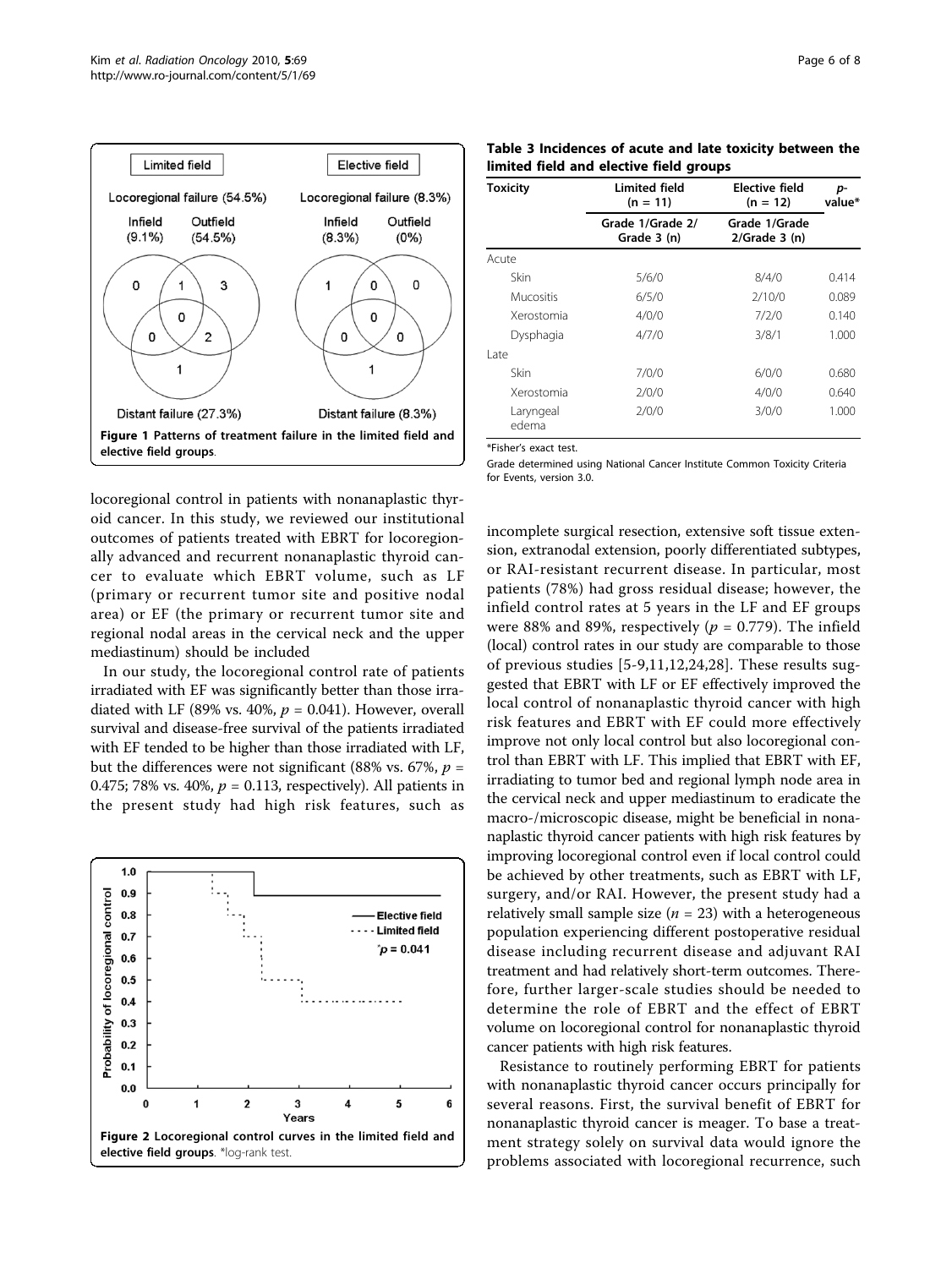<span id="page-6-0"></span>as the risk of anaplastic transformation in patients with long-standing locoregional disease, the increased risk of re-operation, the patient's mental anguish, and the considerable time and expense of repeated evaluations. Moreover, the progression of locoregional disease can significantly affect morbidity and quality of life because of the proximity to critical organs, including the esophagus, larynx, and spinal cord. For example, Chow et al. reported that locoregional disease was the major contributing cause of death in patients with locally advanced nonanaplastic thyroid cancer[8]. Therefore, locoregional control is an important endpoint when examining outcomes after EBRT in patients with locoregionally advanced and recurrent nonanaplastic thyroid cancer with and without metastatic disease, and EBRT should be considered for these patients. Second, treatmentrelated toxicities are important because of the difficulty in delivering an adequate dose of EBRT without exceeding the tolerance of critical organs when using conventional two-dimensional EBRT techniques [11[,24](#page-7-0),[27,29](#page-7-0)]. With the advent of 3-dimensional (3D) planning systems, 3DCRT and IMRT techniques improve the target coverage within acceptable treatment-related toxicities by limiting the irradiated volume of these normal tissues [11,[27](#page-7-0),[29\]](#page-7-0). In our study, acute toxicities were selflimiting and none of patients developed higher than grade 3 late toxicities.

# Conclusion

In conclusion, we evaluated the outcomes of EBRT in patients with locoregionally advanced or recurrent nonanaplastic thyroid cancer that had high-risk features for locoregional recurrence and analyzed the effect of EBRT volume on locoregional control. Our study showed that EBRT with EF had significantly better locoregional control than that of LF and suggested that EBRT with EF might benefit in nonanaplastic thyroid cancer patients by improving locoregional control even if local control could be achieved by other treatments. However, this study enrolled a small number of patients and had a relatively short follow-up period. Therefore, further larger scaled studies with a longer follow-up are required to accurately define the effect of EBRT and EBRT volume on locoregional control for locally advanced or recurrent nonanaplastic thyroid cancer. In the meanwhile, we recommend EBRT with EF for patients with locally advanced or recurrent nonanaplastic thyroid cancer.

#### Acknowledgements

This work was supported by a National Cancer Center Grant (NCC-1010480). We thank Dr. Dae Yong Kim of National Cancer Center, Korea for reviewing the manuscript.

#### Authors' contributions

THK and KHS are responsible for the study design. THK, KWK, YJL, CSP, TSK, SKK, YSJ and JSR collected the clinical data and drafted the manuscript. THK, KHS, KHC, EKL and SSK revised the manuscript. KWC and YJL collected the pathologic data and analysis THK, KHS, KWC, and YJL were responsible for the treatment and evaluation of the patients. KHS and THK provided oversight of the analysis of data and reviewing of the manuscript. All authors read and approved the final manuscript.

#### Competing interests

The authors declare that they have no competing interests.

Received: 25 May 2010 Accepted: 6 August 2010 Published: 6 August 2010

#### References

- 1. Lin JD, Tsang NM, Huang MJ, Weng HF: [Results of external beam](http://www.ncbi.nlm.nih.gov/pubmed/9379512?dopt=Abstract) [radiotherapy in patients with well differentiated thyroid carcinoma.](http://www.ncbi.nlm.nih.gov/pubmed/9379512?dopt=Abstract) Jpn J Clin Oncol 1997, 27:244-247.
- 2. Mazzaferri EL, Young RL: [Papillary thyroid carcinoma: a 10 year follow-up](http://www.ncbi.nlm.nih.gov/pubmed/7211893?dopt=Abstract) [report of the impact of therapy in 576 patients.](http://www.ncbi.nlm.nih.gov/pubmed/7211893?dopt=Abstract) Am J Med 1981, 70:511-518.
- 3. Samaan NA, Schultz PN, Hickey RC, Goepfert H, Haynie TP, Johnston DA, Ordonez NG: [The results of various modalities of treatment of well](http://www.ncbi.nlm.nih.gov/pubmed/1517360?dopt=Abstract) [differentiated thyroid carcinomas: a retrospective review of 1599](http://www.ncbi.nlm.nih.gov/pubmed/1517360?dopt=Abstract) [patients.](http://www.ncbi.nlm.nih.gov/pubmed/1517360?dopt=Abstract) J Clin Endocrinol Metab 1992, 75:714-720.
- 4. Biermann M, Pixberg MK, Schuck A, Heinecke A, Kopcke W, Schmid KW, Dralle H, Willich N, Schober O: [Multicenter study differentiated thyroid](http://www.ncbi.nlm.nih.gov/pubmed/14668957?dopt=Abstract) [carcinoma \(MSDS\). Diminished acceptance of adjuvant external beam](http://www.ncbi.nlm.nih.gov/pubmed/14668957?dopt=Abstract) [radiotherapy.](http://www.ncbi.nlm.nih.gov/pubmed/14668957?dopt=Abstract) Nuklearmedizin 2003, 42:244-250.
- 5. Kim TH, Yang DS, Jung KY, Kim CY, Choi MS: [Value of external irradiation](http://www.ncbi.nlm.nih.gov/pubmed/12605980?dopt=Abstract) [for locally advanced papillary thyroid cancer.](http://www.ncbi.nlm.nih.gov/pubmed/12605980?dopt=Abstract) Int J Radiat Oncol Biol Phys 2003, 55:1006-1012.
- 6. Tsang RW, Brierley JD, Simpson WJ, Panzarella T, Gospodarowicz MK, Sutcliffe SB: [The effects of surgery, radioiodine, and external radiation](http://www.ncbi.nlm.nih.gov/pubmed/9445196?dopt=Abstract) [therapy on the clinical outcome of patients with differentiated thyroid](http://www.ncbi.nlm.nih.gov/pubmed/9445196?dopt=Abstract) [carcinoma.](http://www.ncbi.nlm.nih.gov/pubmed/9445196?dopt=Abstract) Cancer 1998, 82:375-388.
- 7. Farahati J, Reiners C, Stuschke M, Muller SP, Stuben G, Sauerwein W, Sack H: [Differentiated thyroid cancer. Impact of adjuvant external radiotherapy](http://www.ncbi.nlm.nih.gov/pubmed/8630926?dopt=Abstract) [in patients with perithyroidal tumor infiltration \(stage pT4\).](http://www.ncbi.nlm.nih.gov/pubmed/8630926?dopt=Abstract) Cancer 1996, 77:172-180.
- 8. Chow SM, Yau S, Kwan CK, Poon PC, Law SC: [Local and regional control in](http://www.ncbi.nlm.nih.gov/pubmed/17158761?dopt=Abstract) [patients with papillary thyroid carcinoma: specific indications of external](http://www.ncbi.nlm.nih.gov/pubmed/17158761?dopt=Abstract) [radiotherapy and radioactive iodine according to T and N categories in](http://www.ncbi.nlm.nih.gov/pubmed/17158761?dopt=Abstract) [AJCC 6th edition.](http://www.ncbi.nlm.nih.gov/pubmed/17158761?dopt=Abstract) Endocr Relat Cancer 2006, 13:1159-1172.
- 9. Keum KC, Suh YG, Koom WS, Cho JH, Shim SJ, Lee CG, Park CS, Chung WY, Kim GE: [The role of postoperative external-beam radiotherapy in the](http://www.ncbi.nlm.nih.gov/pubmed/16542796?dopt=Abstract) [management of patients with papillary thyroid cancer invading the](http://www.ncbi.nlm.nih.gov/pubmed/16542796?dopt=Abstract) [trachea.](http://www.ncbi.nlm.nih.gov/pubmed/16542796?dopt=Abstract) Int J Radiat Oncol Biol Phys 2006, 65:474-480.
- 10. Lee N, Tuttle M: [The role of external beam radiotherapy in the treatment](http://www.ncbi.nlm.nih.gov/pubmed/17158749?dopt=Abstract) [of papillary thyroid cancer.](http://www.ncbi.nlm.nih.gov/pubmed/17158749?dopt=Abstract) Endocr Relat Cancer 2006, 13:971-977.
- 11. Terezakis SA, Lee KS, Ghossein RA, Rivera M, Tuttle RM, Wolden SL, Zelefsky MJ, Wong RJ, Patel SG, Pfister DG, et al: [Role of external beam](http://www.ncbi.nlm.nih.gov/pubmed/18676097?dopt=Abstract) [radiotherapy in patients with advanced or recurrent nonanaplastic](http://www.ncbi.nlm.nih.gov/pubmed/18676097?dopt=Abstract) [thyroid cancer: Memorial Sloan-kettering Cancer Center experience.](http://www.ncbi.nlm.nih.gov/pubmed/18676097?dopt=Abstract) Int J Radiat Oncol Biol Phys 2009, 73:795-801.
- 12. Tubiana M, Haddad E, Schlumberger M, Hill C, Rougier P, Sarrazin D: [External radiotherapy in thyroid cancers.](http://www.ncbi.nlm.nih.gov/pubmed/3919920?dopt=Abstract) Cancer 1985, 55:2062-2071.
- 13. O'Connell ME, A'Hern RP, Harmer CL: [Results of external beam](http://www.ncbi.nlm.nih.gov/pubmed/7917529?dopt=Abstract) [radiotherapy in differentiated thyroid carcinoma: a retrospective study](http://www.ncbi.nlm.nih.gov/pubmed/7917529?dopt=Abstract) [from the Royal Marsden Hospital.](http://www.ncbi.nlm.nih.gov/pubmed/7917529?dopt=Abstract) Eur J Cancer 1994, 30A:733-739.
- 14. Brierley JD, Tsang RW: [External-beam radiation therapy in the treatment](http://www.ncbi.nlm.nih.gov/pubmed/9890739?dopt=Abstract) [of differentiated thyroid cancer.](http://www.ncbi.nlm.nih.gov/pubmed/9890739?dopt=Abstract) Semin Surg Oncol 1999, 16:42-49.
- 15. Brierley J, Tsang R, Panzarella T, Bana N: [Prognostic factors and the effect](http://www.ncbi.nlm.nih.gov/pubmed/16181234?dopt=Abstract) [of treatment with radioactive iodine and external beam radiation on](http://www.ncbi.nlm.nih.gov/pubmed/16181234?dopt=Abstract) [patients with differentiated thyroid cancer seen at a single institution](http://www.ncbi.nlm.nih.gov/pubmed/16181234?dopt=Abstract) [over 40 years.](http://www.ncbi.nlm.nih.gov/pubmed/16181234?dopt=Abstract) Clin Endocrinol (Oxf) 2005, 63:418-427.
- 16. Meadows KM, Amdur RJ, Morris CG, Villaret DB, Mazzaferri EL, Mendenhall WM: [External beam radiotherapy for differentiated thyroid](http://www.ncbi.nlm.nih.gov/pubmed/16360819?dopt=Abstract) [cancer.](http://www.ncbi.nlm.nih.gov/pubmed/16360819?dopt=Abstract) Am J Otolaryngol 2006, 27:24-28.